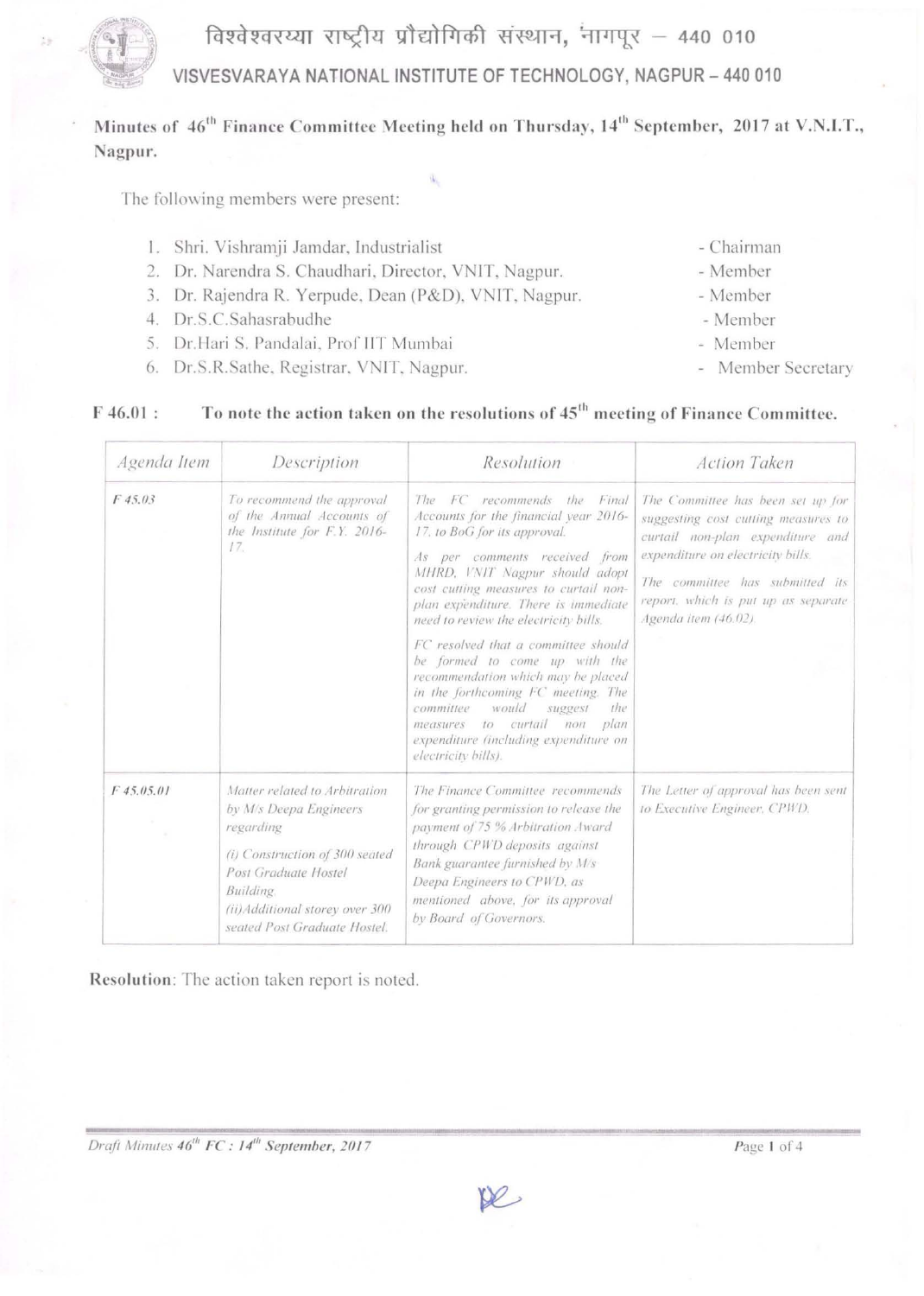To approve the report of Committee regarding cost cutting measures for  $F$  46.02 : curtailment of non-plan expenditure and expenditure on electricity bills.

The Committee for suggesting cost cutting measures to curtail non-plan expenditure and expenditure on electricity bills has been constituted by VNIT, Nagpur. The recommendations of said Committee are enclosed in (Annexure-I).

The Finance Committee is requested to deliberate and recommend the same to BoG.

Resolution: The report of the Committee for suggesting cost cutting measures is recommended to BoG, for its approval. The capital investment is also recommended to BoG for its approval, considering the payback period.

#### F 46.03 : The Recovery of License Fees, Electricity and Water Charges and Interest thereon from Dr H T Thorat , Prof. of Mech. Engg.

Dr H T Thorat, Prof in Mechanical Engineering Department was in possession of Qtr No.9, during his deputation as Director, NIT Uttarakhand, from 01.11.2011 to 31.10.2016. Accordingly, he was issued Letter No. Admin/2003 dated 02 May 2017, regarding demand of Rs.6,23,525 /- towards recovery of License fees, electricity and water charges and interest thereon, when he joined VNIT Nagpur after completion of the deputation period. The Calculation sheet is enclosed at (Annexure-II).

Dr H T Thorat has made partial payment of Rs.1,66,683 /- against the demand of Rs.6,23,525  $/$ - vide cheque No. 914262 dated 20.07.2017, as per following particulars:

|                                       |          |                   | (Amt in Rs.)       |  |
|---------------------------------------|----------|-------------------|--------------------|--|
| Particulars                           | Demand   | Actual<br>payment | Balance<br>payable |  |
| License fees                          | 3,43,250 | 27,000            | 3,16,250           |  |
| Electricity<br>$\pm$<br>Water charges | 1.39,683 | 1.39,683          | $\left( \right)$   |  |
| Interest                              | 1,40,592 | $^{()}$           | 1,40,592           |  |
| <b>TOTAL</b>                          | 6,23,525 | 1,66,683          | 4,56,842           |  |

Further, Dr H T Thorat has contended that he has never received any demand about the payment of license fees and interest on electricity and water charges, and he is not a defaulter. As such, he may be charged normal license fees and no interest should be charged on electricity and water charges. Application from Dr H T Thorat is placed at (Annexure-III).

However, it is brought out that since Dr H T Thorat, license fees has to be recovered from him as per Central Govt norms (Two months regular rate, next two months double rate, next two months four times of the normal rate and thereafter six times of the normal rate). Further, electricity and water charges are recoverable on monthly basis, from salary of the concerned occupant. Since Dr H T Thorat has not paid the same on monthly basis, it was decided to charge interest @ 10% p.a. (GPF rate+2%) for the delayed payment.

Draft Minutes 46<sup>th</sup> FC: 14<sup>th</sup> September, 2017

 $M$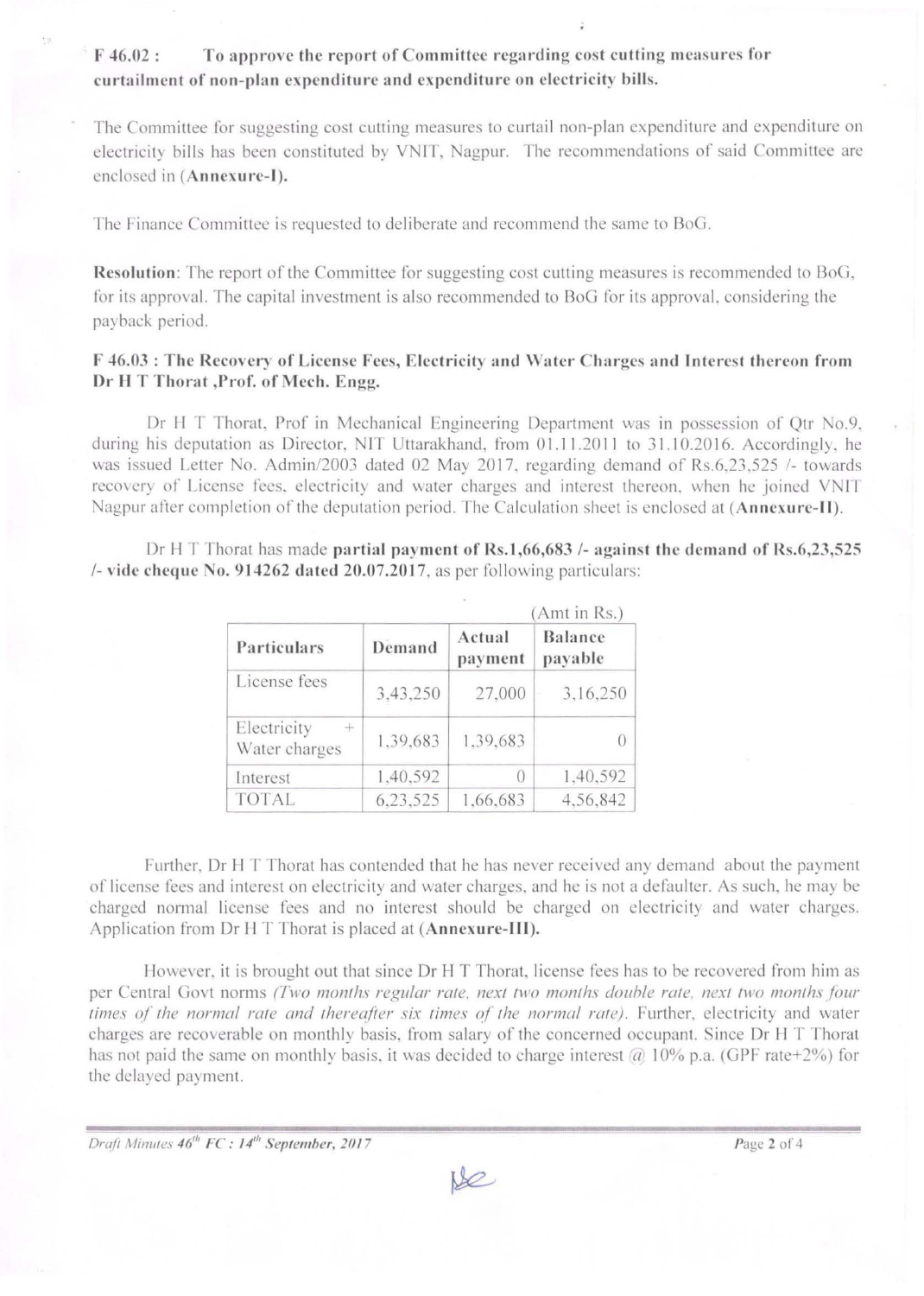FC is requested to deliberate and issue necessary directives.

Resolution: FC deliberated the matter in detail and it was resolved to accept representation of Dr.H.T.Thorat in respect of enhanced rate of license fee for retention of quarters during period of his deputation to NIT Uttarakhand. However, the interest for delayed payment of License Fees (regular rate). Electricity and water charges should be recovered from him.

## $F$  46.04 : To discontinuation of allowances as per the recommendations of  $7<sup>th</sup>$  CPC.

As per the office memorandum F. No. 29/1/2017-E.II(B) dated  $11<sup>th</sup>$  July, 2017 the payment on account of various allowances are to be discontinued as per the recommendations of  $7<sup>th</sup>$  CPC with effect from  $1<sup>st</sup>$ July, 2017 (Annexure -IV: copy attached along with remarks from Estt. Section).

Since 7<sup>th</sup> Pay implementation is not carried out at VNIT, Nagpur, it is proposed that the discontinuation of allowances be done after implementation of  $7<sup>th</sup>$  Pay Commission recommendations and it will be effective retrospectively w.e.f.  $1<sup>st</sup>$  July, 2017.

The Finance Committee is requested to deliberate and approve.

Resolution: FC recommends that the abolished allowances should continue to be paid to concerned employees, till implementation of  $7<sup>th</sup>$  CPC at the Institute. However, undertaking should be obtained from the employees stating that the payment on account of abolished allowances shall be recovered from the payment of arrears of  $7<sup>th</sup>$  CPC, upon its implementation at the Institute. In case the undertaking is not received from a particular employee, the payment of allowance in such cases be discontinued with effect from 1st July 2017.

F 46.05 : Any other point with the permission of Chair.

### F 46.05.01 To review the status of financial progress of ongoing construction project (NBCC)

VNIT has entered into a MOU with NBCC (National Buildings Construction Corporation Ltd) on 12-11- 2014, for construction of new civil works for a total approx. cost of Rs.210.00 Cr, as per following details:

| SI No.         | <b>Construction Activity</b> | <b>Estimated Cost</b><br>(Rs. in Crores) |
|----------------|------------------------------|------------------------------------------|
| 0 <sub>1</sub> | Academic Block               | 98.00                                    |
| 02             | Girls' Hostel (G+11 storied) | 42.24                                    |
| 03             | Boys' Hostel (G+10 storied)  | 35.75                                    |
| 04             | Mega Mess for boys           | 24.00                                    |
| 05             | Mega Mess for girls          | 10.50                                    |
|                | <b>TOTAL</b>                 | 210.49                                   |

Till date, VNIT has released Rs.168.08 Crores to M/s NBCC (I) Ltd as per the progress reports submitted to FC, BWC and BoG from time to time.

**Draft Minutes 46<sup>th</sup> <b>FC**: 14<sup>th</sup> September, 2017 **Page 3 of 4**